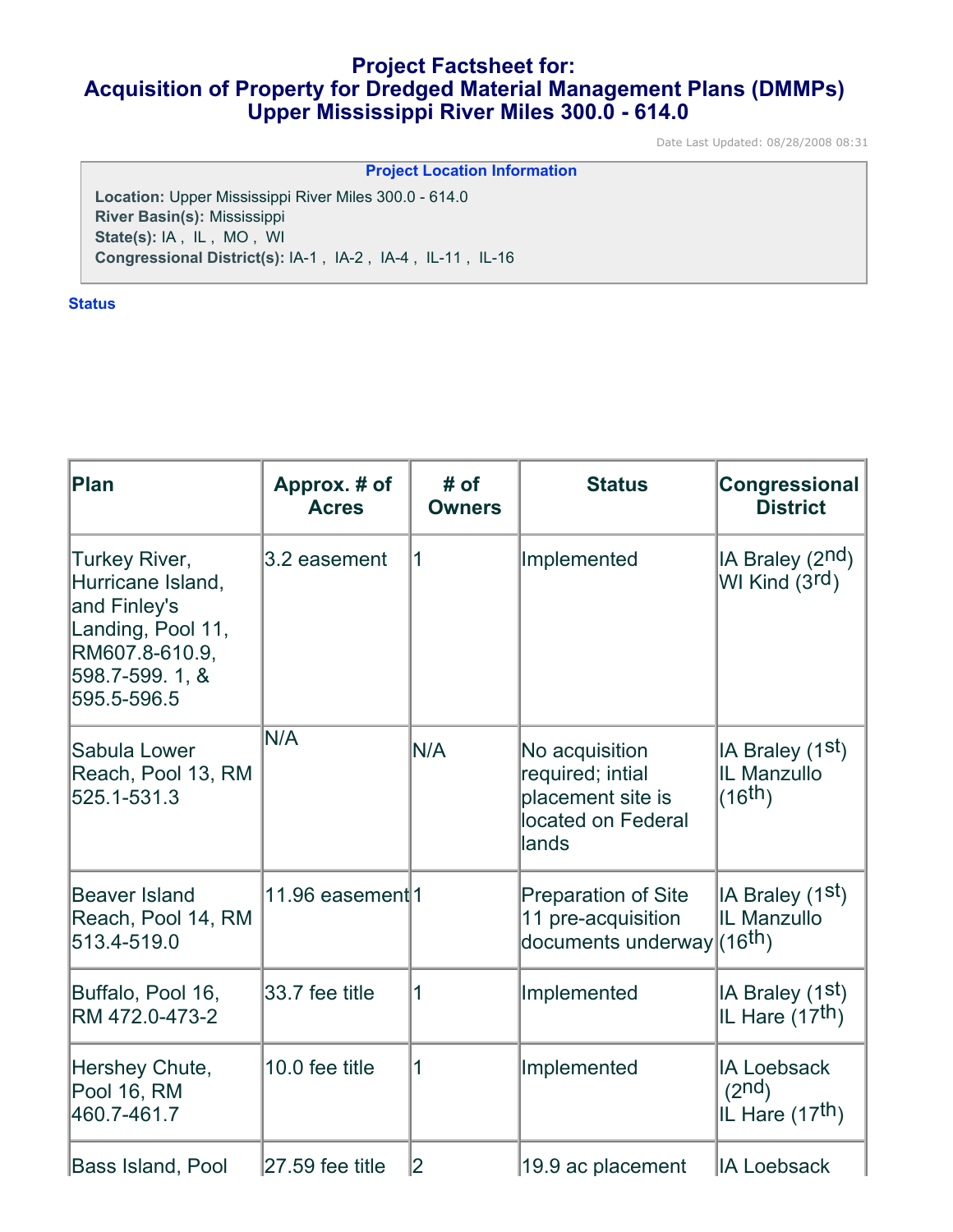| 17, RM 447.2-448.2                                                     | 7.69 easement                       | 11                  | site acquired,<br>working on closing<br>the rest                                             | (2 <sup>nd</sup> )<br>IL Hare (17 <sup>th</sup> )                       |
|------------------------------------------------------------------------|-------------------------------------|---------------------|----------------------------------------------------------------------------------------------|-------------------------------------------------------------------------|
| Keithsburg Reach <sup>1</sup> ,<br>Pool 18, RM<br>423.5-427.2          | $ 21.0 \text{ fee}$ title           | 1                   | <b>Mitigation site</b><br>acquisition<br>completed in FY06                                   | <b>IA Loebsack</b><br>(2 <sup>nd</sup> )<br>IL Hare (17 <sup>th</sup> ) |
| Benton Island, Pool<br>18, RM 418.5-420.5                              | 15.5 easement                       | 17                  | Implemented                                                                                  | <b>IA Loebsack</b><br>(2 <sup>nd</sup> )<br>IL Hare (17 <sup>th</sup> ) |
| Kemp's/Craigel,<br>Pool 19, RM<br>396.9-400.5                          | 13.93 fee title<br>17.15 easement 3 | $\mathbf 1$         | Site 2 acquisition<br>underway                                                               | <b>IA Loebsack</b><br>(2 <sup>nd</sup> )<br>IL Hare (17 <sup>th</sup> ) |
| Howard's/Howards<br>Crossing, Pool 21,<br>RM 337.4-340.3               | 13.0 easement                       | $\vert$ 1           | Implemented                                                                                  | IL Hare (17 <sup>th</sup> )<br><b>MO Hulshof</b><br>(9th)               |
| Hogback, Pool 21,<br>RM 330.9-333.2                                    | To be<br>determined                 | To be<br>determined | Pre-acquisition<br>documents to be<br>prepared in FY10                                       | IL Hare (17 <sup>th</sup> )<br><b>MO Hulshof</b><br>(9th)               |
| Lock 21 Lower, Pool 21.1 fee title<br>22, RM 323.3-324.7 8.14 easement |                                     | $\mathbf{1}$<br>3   | <b>Report and EA</b><br>completed;<br>preparation of<br>pre-acquisiton<br>documents underway | IL Hare (17 <sup>th</sup> )<br><b>MO Hulshof</b><br>(9th)               |
| <b>NE MO</b><br>Power/Beebe<br>Island, Pool 22, RM<br>315.8-322.2      | 0.71 fee title<br>3.48 easement     | $\mathbf{1}$<br>1   | Site 2 acquisition<br>underway                                                               | IL Hare (17 <sup>th</sup> )<br><b>MO Hulshof</b><br>(9th)               |
| <b>Whitney Light, Pool</b><br>22, RM 312.8-314.9                       | To be<br>determined                 | To be               | Report and EA<br>determined Completed;<br>Acquisition yet to be<br>scheduled                 | IL Hare (17 <sup>th</sup> )<br><b>MO Hulshof</b><br>(gth)               |
| L&D 22, Pools 22&<br>24, RM 300.3-301.5                                | To be<br>determined                 | To be<br>determined | Preparation of<br>pre-acquisition<br>documents for<br>multiple sites<br>underway             | IL Hare (17 <sup>th</sup> )<br><b>MO Hulshof</b><br>(9th)               |